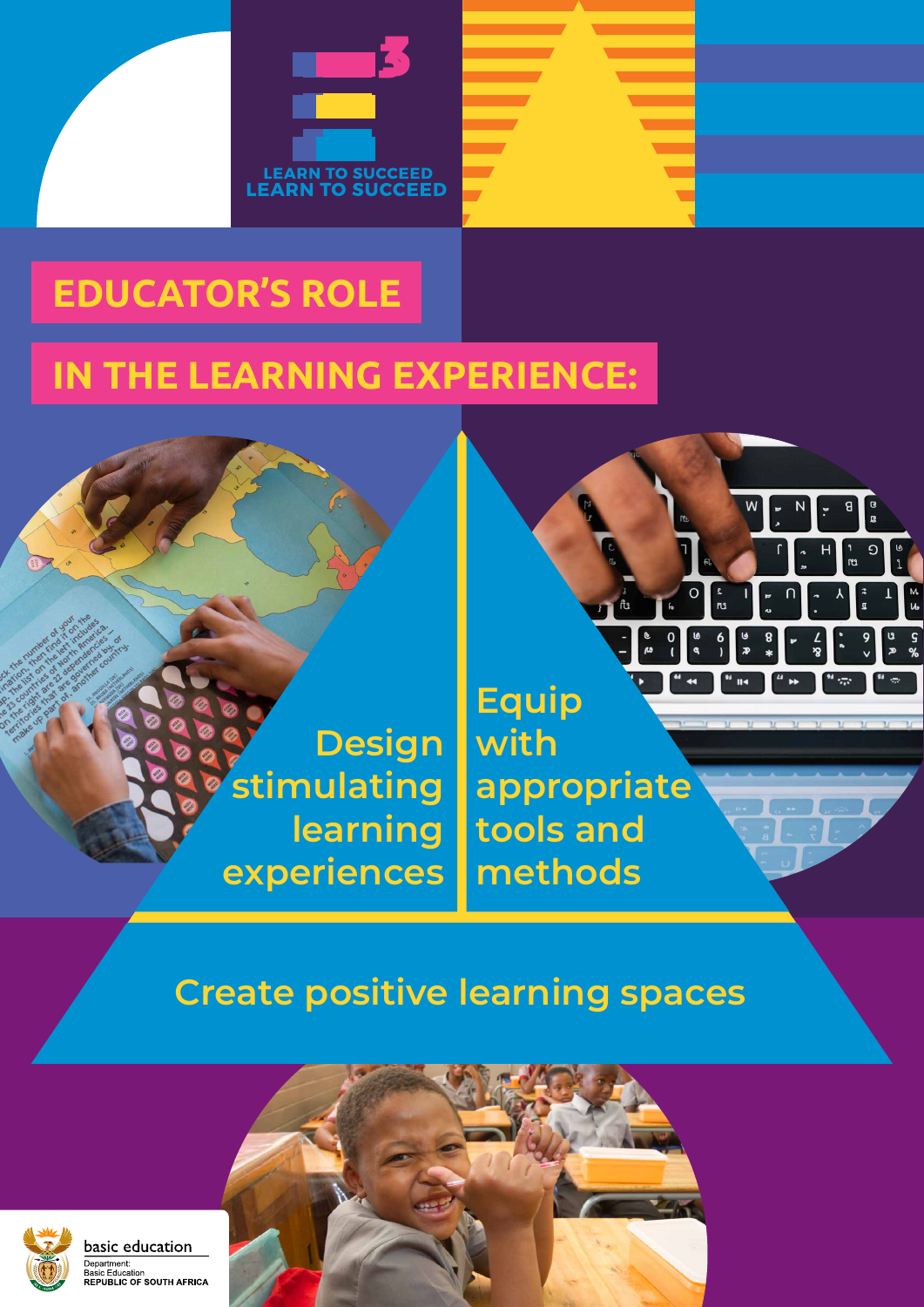## **THE DBE'S**

**LEARN TO SUCCEED** 

## **COMPETENCE-BASED**

# **CURRICULUM GOAL**

**• to interactively mobilize and ethically use information, data, knowledge, skills, values, attitudes, and technology;** 

**• to engage effectively and act across** 

### **diverse 21st century contexts;**

# **• to attain individual, collective, and global good.**

basic education

Department: **Basic Education REPUBLIC OF SOUTH AFRICA** 

**Learners should leave school with the developmental capacity:**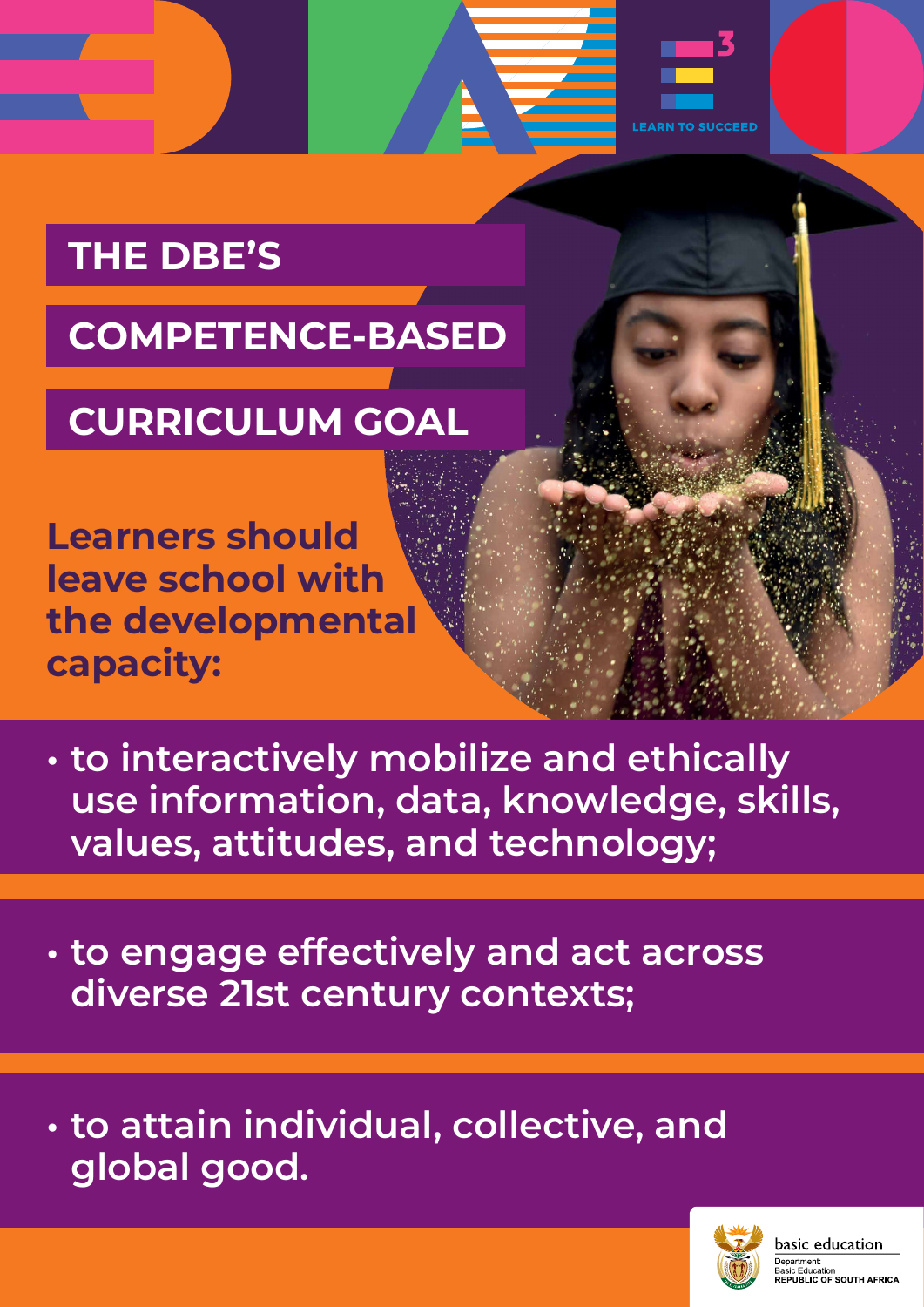

## **EDGAR DALE'S CONE OF EXPERIENCE**

Source: (Dale, 1969)



basic education

REPUBLIC OF SOUTH AFRICA

Department: **Basic Education** 



**PEOPLE ARE ABLE TO... (LEARNING OUTCOME)**



| 70% of what they          | Participate in Hands-on Workshops                   | Analyze<br><b>Define</b><br><b>Create</b><br><b>Evaluate</b> |
|---------------------------|-----------------------------------------------------|--------------------------------------------------------------|
| say and write             | Design Collaborative Lessons                        |                                                              |
| 90% of<br>what<br>they do | Simulate, Model, or Experience a Lesson             |                                                              |
|                           | Design/Perform a Presentation - "Do the Real Thing" |                                                              |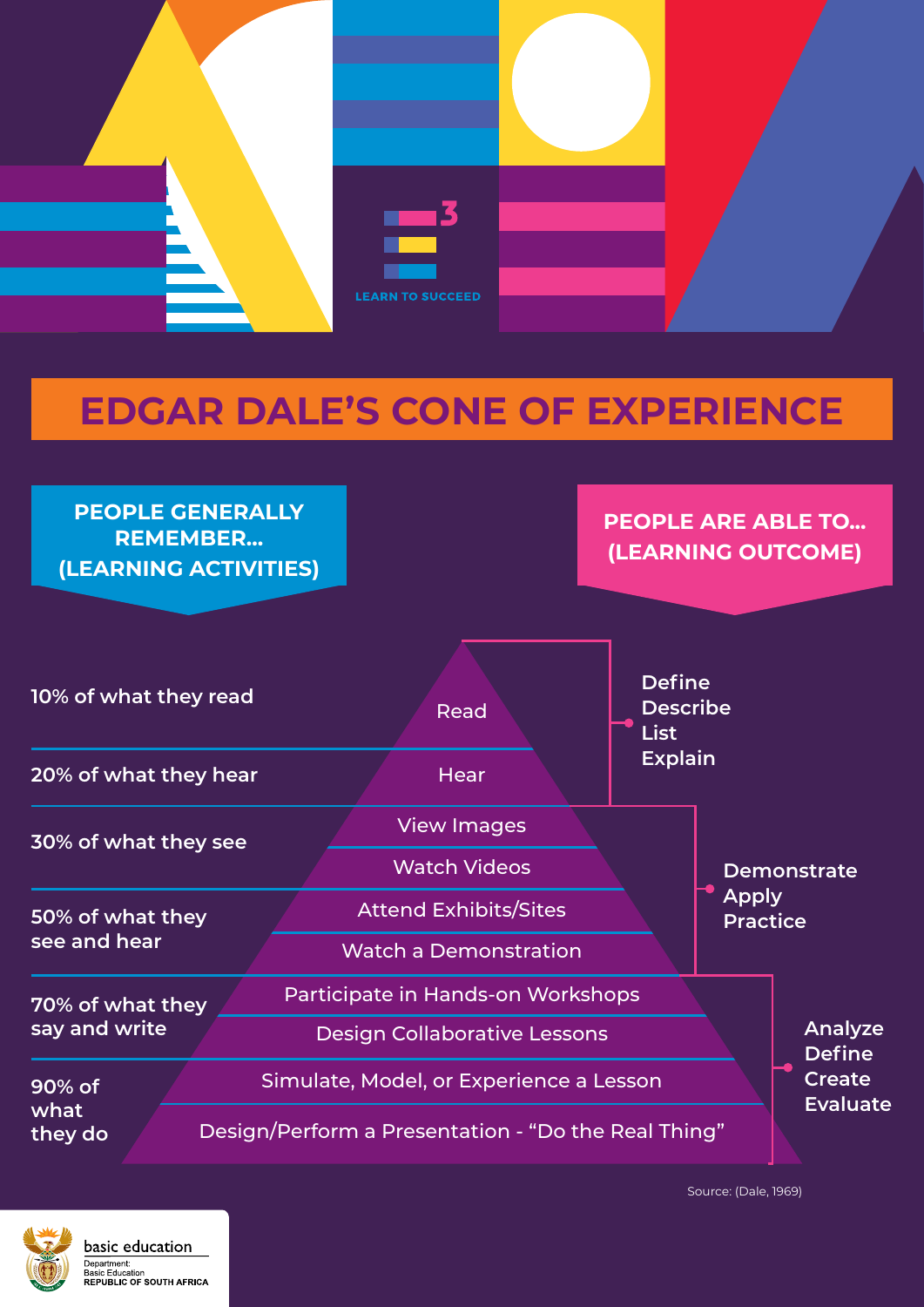## **4**

**CONTRACTOR** 

#### **ACTIVE EXPERIMENTATION Problem Testing**

UNIT

**1**

**CONCRETE EXPERIENCE**

**Problem Identification**

**3** 

#### **ABSTRACT CONCEPTUALISATION**

**Problem Solving**



basic education

Department: Basic Education **REPUBLIC OF SOUTH AFRICA**  **2**

## **OBSERVATION & REFLECTION**

**Problem Observation**

**Service Strategy** 

WW



# **KOLB'S EXPERIENTIAL LEARNING CYCLE**

**Source: (Kolb, D. 1974/2011)**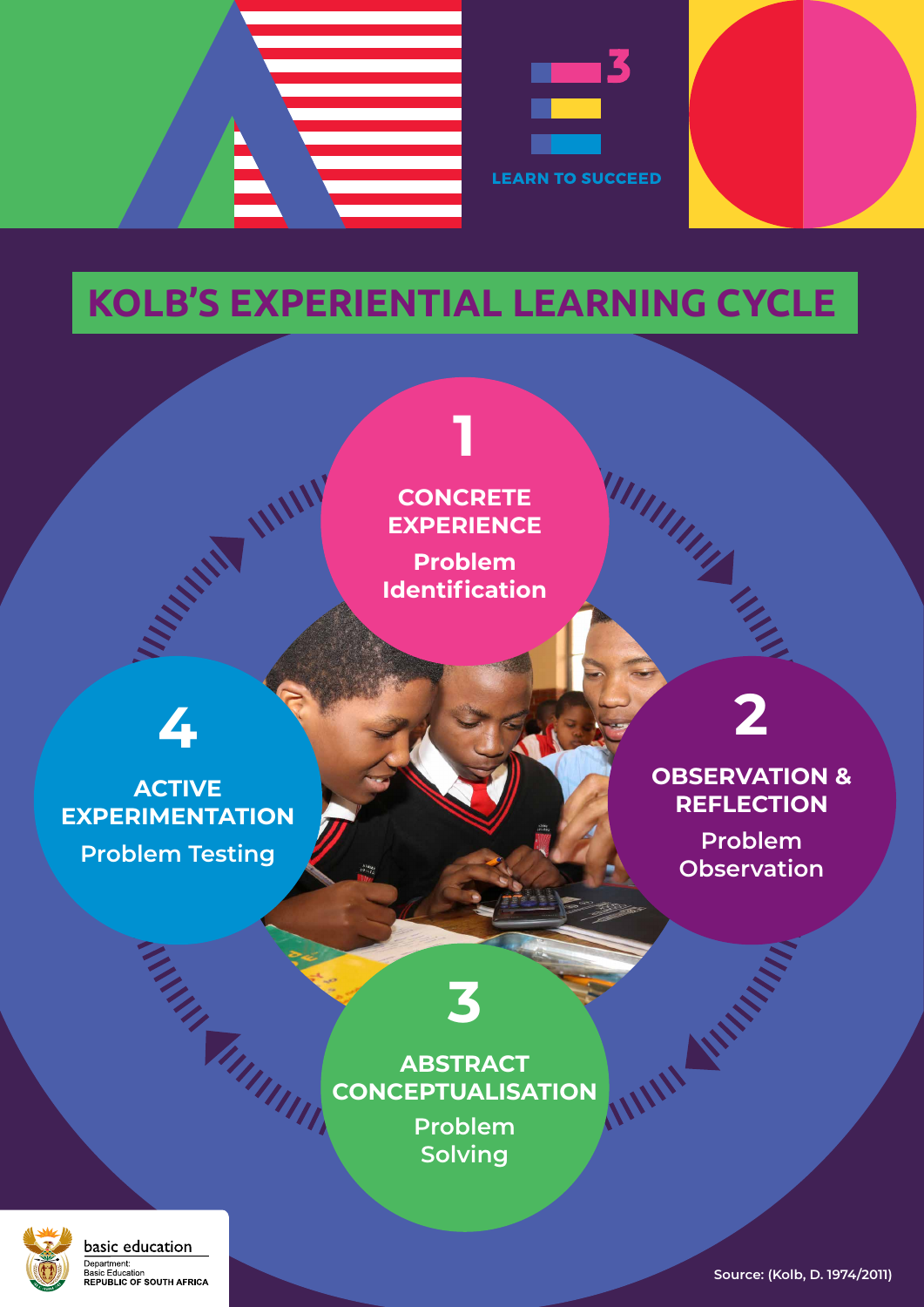

## **ENTREPRENEURIAL LEARNING**

**Construct own understanding and knowledge of the world through experience and reflecting on those experiences. Emphasizes** *active engagement* **through strategies such as talking (not just listening), writing (not just reading), interaction, problem-solving, and other active approaches.**



### **Emphasizes changing behaviour through**  *rewarding* **correct performance.**



basic education

Department: **Basic Education REPUBLIC OF SOUTH AFRICA** 

#### **CONSTRUCTIVIST:**

#### **BEHAVIOURIST:**